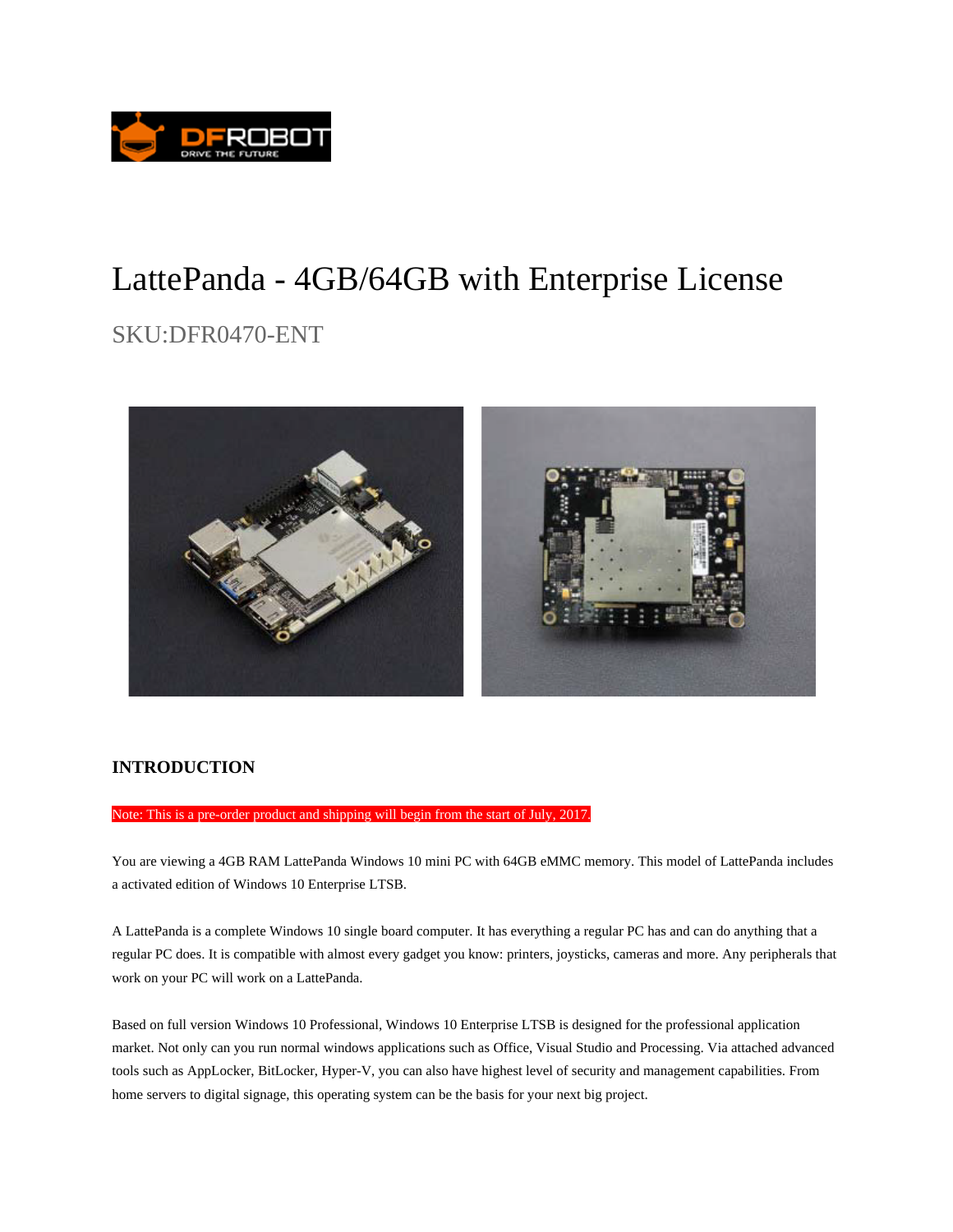But Wait! A LattePanda also includes an integrated Arduino compatible co-processor, using hundreds of mature development platforms such as Johnny Five and Cylon, you can easily used it to control and sense the physical world! Whether you are a Windows developer, IoT developer, DIY fanatic, interactive designer, robotics whizz, or maker, a LattePanda single board computer can aid your creative process!

#### **SPECIFICATION**

- Intel Cherry Trail Z8350 Quad Core Processor
- Base Frequency: 1.44GHz (1.92GHz Burst Frequency)
- Operating System: Windows 10 Enterprise LTSB x64 with activate key
- RAM: 4GB DDR3L
- Storage Capacity: 64GB
- GPU: Intel HD Graphics, 12 EUs @200-500Mhz, single-channel memory
- USB 3.0 x 1, USB 2.0 x 2
- Wi-Fi 802.11n 2.4G
- Bluetooth 4.0
- Integrated Arduino Co-processor: ATmega32u4 (Arduino Leonardo)
- Video output: HDMI and MIPI-DSI
- Onboard touch panel overlay connector
- Supports 100Mbps Ethernet
- Intel Processor GPIO x 6
- ATmega Processor GPIO x 20
- Gravity Interface Connectors x 6
- Voltage: 5V@2A
- Board Dimensions: 88 x 70mm / 3.46 x 2.76"
- Package Dimensions: 110 x 94 x 30 mm/4.33 x 3.70 x 1.18"
- NET Weight: 55g
- Gross Weight: 100g
- RoHS, FCC and CE Compliant